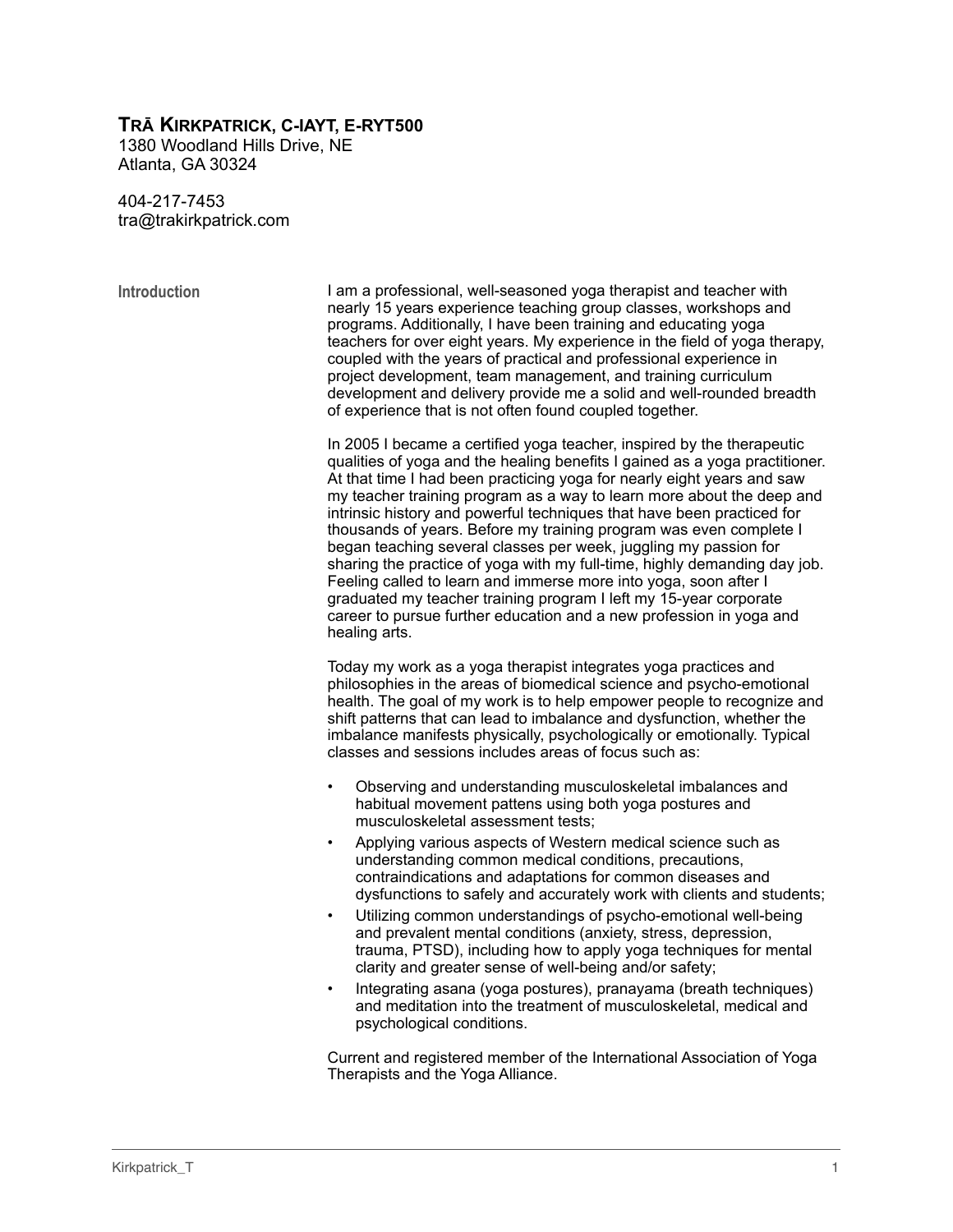**Yoga Therapy Experience: Individual Private Clients**  (in person + virtual)

## 2011 - Present

Integrate yoga teachings and methodologies with traditional medical knowledge for individuals based on their conditions, abilities and goals. Clients are given a home care plan following each session. Yoga therapy experience with focus on:

- Next-step recovery, pain management and healing following surgery for rotator cuff surgeries, hip replacement, knee replacement, spinal fusion;
- Complementary and next-step care following physical therapy for various conditions such as piriformis syndrome, sciatica, scoliosis, spinal stenosis, spondylolisthesis, impingement, frozen shoulder;
- Complementary care for those diagnosed with fibromyalgia, cancer, Alzheimer's Disease, Parkinson's Disease;
- Complementary modality for psycho-emotional well-being for people with trauma, anxiety, depression.

### **Therapeutic Yoga Class** - 2010 to present

Weekly 75-minute therapeutic class that averages 8-15 students, most generally with low back conditions, hip dysfunction and shoulder/neck conditions. Over half of the students have experiences of chronic pain conditions and many have additional diagnosis (such as Parkinson's Disease, fibromyalgia, traumatic brain injury, etc).

### **Gentle Therapeutic Yoga Class** - 2011 to present

Weekly one hour therapeutic class that averages 25-30 students, most generally with shoulder and low back conditions, age-related imbalances and conditions. A smaller percentage have diagnosis such as cancer, fibromyalgia, osteoporosis, osteoarthritis. Focus is nervous system, stability, strength and range of motion.

# **Hot Vinyasa (Flow) Yoga** - 2011 to 2020

Weekly one hour vinyasa flow class that is taught to multiple levels of yoga practitioners. Cueing and sequencing is designed to stabilize the joints, strengthen muscles, create greater range of motion and build greater connection to the breath.

**Group Classes (Current)**  (in person + virtual)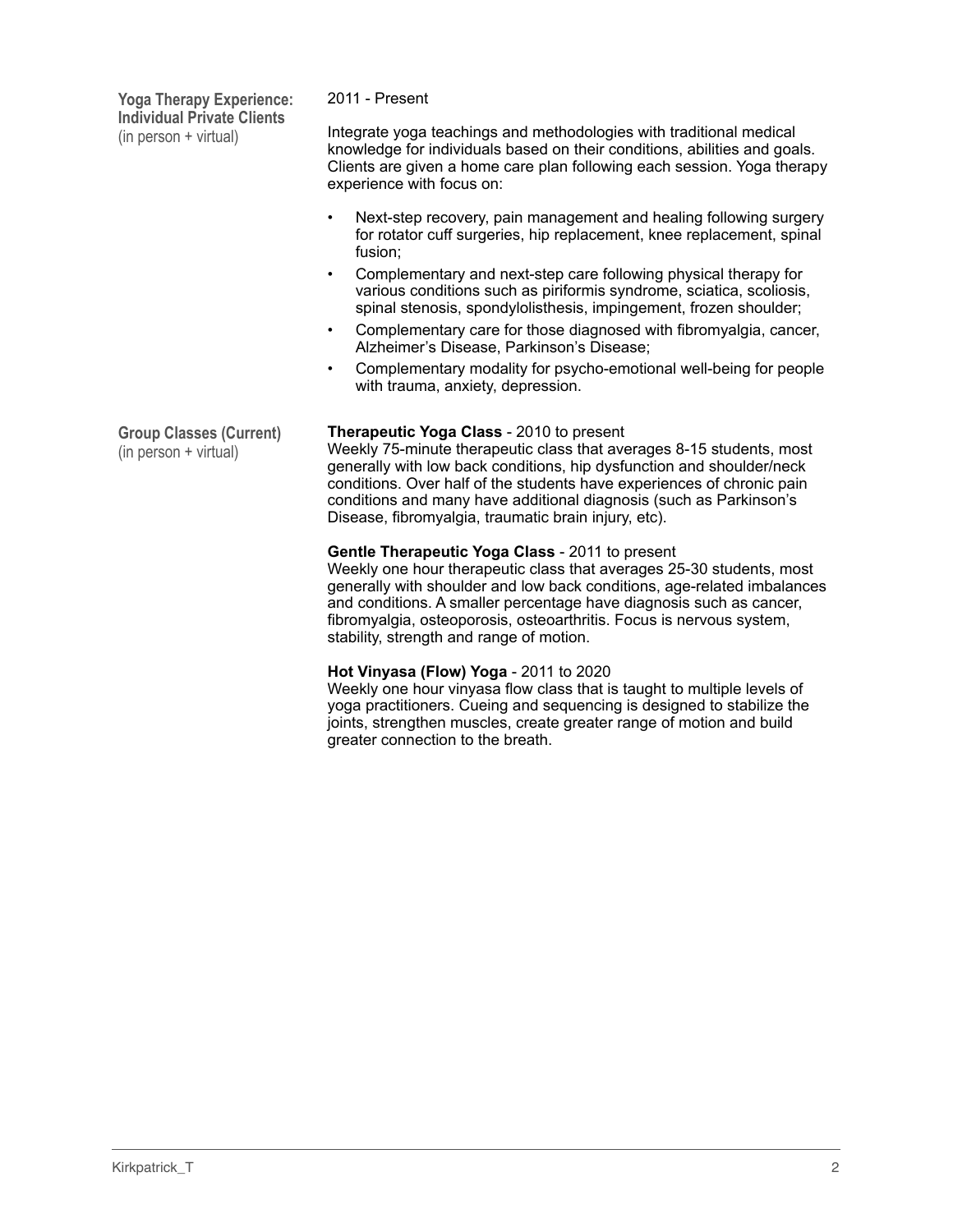**Yoga Therapy Experience: Yoga Education & Training**

#### **Director & Mentor, Yoga Therapy Internship Program**  (2011 - present)

Created, implemented, and led 75 hour Yoga Therapy Teacher internship program. Mentored interns on yoga therapy best practices, techniques (evaluation/assessment skills, class design and sequencing) and their application to various physical and psycho-emotional conditions. Program changed to one-on-one mentoring in 2020.

#### **Educator, Experiential Anatomy & Functional Movement**  (2011 - present)

Use lecture, experiential movement, presentations, handouts and group activities to explore muscles, joints, nervous system and their application to movement, yoga and working with common musculoskeletal conditions. Teach musculoskeletal assessments, common stresses and injuries, how to apply asana therapeutically for specific injuries, as well as adaptions and working with chronic pain. Three content courses comprise program: (1) Upper Extremity; (2) Lower Extremity; (3) Spine, Breath and Bandhas.

#### **Director, Seeds of Change: Yoga for Behavior & Transformation**  (2011 - present)

Developed and lead three day program that applies teachings of yoga to fundamentals of behavior science and life coaching change models. Program uses yoga philosophy, various practices and coaching dialogue techniques as agents for exploring behavior and inspiring change.

# **Director, The he(ART) of Assisting**

## (2011 - present)

Developed and lead three day program that teaches about the ethics, safety, and boundaries of touch and assisting. Program curriculum includes the mechanics of assisting, how to safely work with and maneuver various bodies, basic Thai stretches, and various types of assists including no-hands support (other ways to assist students). Class includes special addition of assisting in a non-hands-on world to accommodate online teaching and in-person classes during the pandemic.

## **Director, CIYS 200-hour Therapeutic & Meditative Yoga Teacher Training Program**

### (2014 - 2018)

Co-developed and lead 200-hour teacher training that explores asana, pranayama, meditation, philosophy and therapeutic applications and benefits of yoga. Program curriculum takes a multidimensional view of yoga and yoga's integration into current scientific and biomedical concepts. Administer the business aspects of the program (scheduling, studio contract, marketing, enrollment, program materials).

### **Co-Director, Pranakriya 200-hour Yoga Teacher Training Program**  (2012 - 2016)

Co-lead 200-hour teacher training that explores asana, pranayama, meditation, philosophy of Tantra Hatha Yoga. Components of training include leading/teaching asana, leading/teaching pranayama, opening/ closing classes, sequencing, anatomy, philosophy, ethics, and business of yoga.